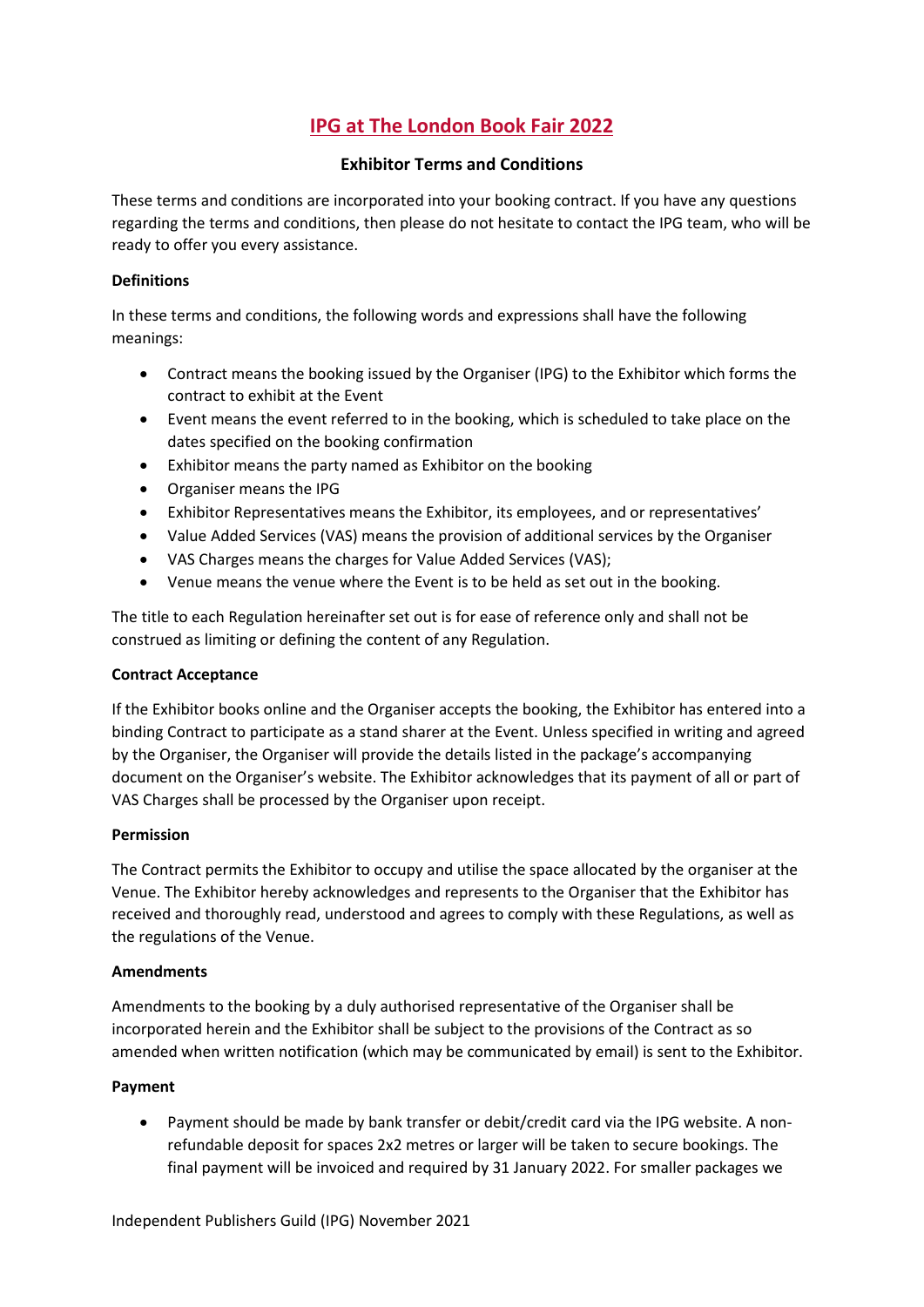require payment upfront. Once the deposit for 2x2m booths and upwards, and payment for smaller packages has been paid, cancellation is not accepted and payment of the balance must be paid by the due date, otherwise we reserve the right to offer the space to others.

- All Service Charge and VAS Charges due must be paid in full before the Exhibitor shall be permitted to occupy the Exhibit Space and/or, if applicable, display or use the Content at the Event or promotional materials.
- Where the Organiser offers a payment schedule full payment is required before the Event takes place
- Prices quoted for stand space are exclusive of Value Added Tax or other applicable taxes, which the Exhibitor shall be responsible to pay, where appropriate, in accordance with the relevant legislation.

#### **Exhibitor Cancellation and Downsizing**

- In the event of cancellation no refund will be made. In extenuating circumstances (see below) a 75% refund policy will be actioned;
	- o Declared emergencies and epidemics. Government-declared local or national emergencies, epidemics, pandemics, and public health emergencies.
	- o Government travel restrictions. Travel restrictions imposed by a governmental agency that prevent or prohibit travelling to, staying at, or returning from the Listing location. This does not include non-binding travel advisories and similar government guidance.
	- o Military actions and other hostilities. Acts of war, hostilities, invasions, civil war, terrorism, explosions, bombings, rebellions, riots, insurrection, civil disorder, and civil unrest.
	- o Natural disasters. Natural disasters, acts of God, large-scale outages of essential utilities, volcanic eruptions, tsunamis, and other severe and abnormal weather events. This does not include weather or natural conditions that are common enough to be foreseeable in that location.
- The parties agree that quantifying losses arising from the Exhibitor's cancellation of the Contract or downsizing of the Exhibit Space is inherently difficult, as the Organiser shall incur expenses and allocate resources. Accordingly, in the case of any cancellation or withdrawal by the Exhibitor, no return of funds will be due.
- The parties further agree that the agreed liquidated damages are not a penalty, but rather reasonable measure of damages based upon the nature of the losses that may result from such cancellation
- The Exhibitor must provide written notice to the Organiser for any cancellation or downsizing. The date on which the Organiser receives such notice shall be the effective date of such cancellation or downsizing (the "Effective Date").
- The Organiser reserves the right to refuse to permit the Exhibitor to downsize its Exhibit Space, but such refusal shall not affect the Exhibitor's right to cancel.

# **Eligible Exhibits**

• The Exhibitor shall exhibit materials, products or services directly related to the industries to which the Event is targetted or which is of specific interest to Attendees. The Organiser reserves the right to determine the eligibility of any product for display. Only the Exhibitor's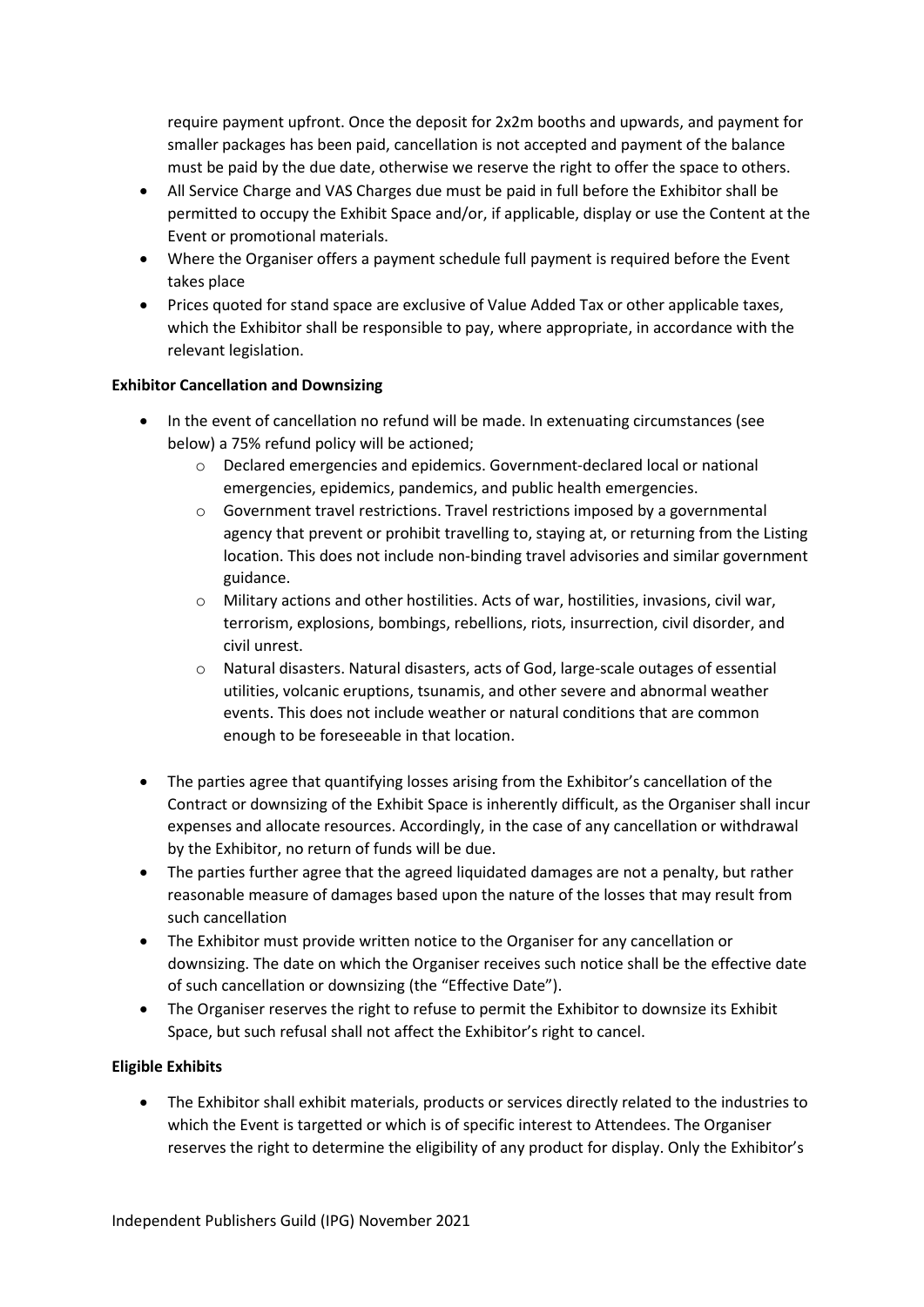name(s) or logo(s) may appear on signage placed on the Exhibit Space and in the Event exhibitor list.

- No exhibits, advertising or displays shall be allowed to extend beyond or above the back and side walls of the Exhibit Space, without the Organiser's prior written consent.
- All Exhibits and displays of the Exhibitor on the Exhibit Space shall remain in place during the open period of the Event.
- In exceptional circumstances, The Organiser reserves the right to reject, eject or prohibit any exhibit, in whole or in part

#### **Exhibit Space**

- The Exhibit Space is being provided as part of the booking
- The floor plan of the Event and allocation of the Exhibit Space shall be determined by the Organiser and may be changed from time to time in the best interests of the Event, as determined by the Organiser in its sole discretion, and the Organiser cannot guarantee that the Exhibitor will be positioned next to or near to (or away from) any other exhibitor.

#### **Laws and Regulations**

The Exhibitor must strictly observe all national fire and health and safety laws and regulations, including the regulations of the Venue. All exhibits and displays must have all necessary insurance in place.

#### **Good Neighbour Policy**

The Exhibitor shall operate the Exhibit Space so as not to annoy, endanger or interfere with the rights of other exhibitors, any Attendees, any Visitors, the Organiser or the Venue owner. The Organiser may, in its sole discretion, prohibit any objectionable behaviour, loud noise or flashing lights or other action resulting in complaints from other exhibitors, any Attendees, any Visitors or the Venue owner and/or which causes a nuisance or interferes with the rights of others or exposes them to annoyance or danger.

# **Exhibitor Representatives; Exhibit Space**

- Exhibitor Representatives must be 18 years of age or older. The Organiser may, in its sole discretion, limit the number of the Exhibitor Representatives in the Exhibit Space.
- The Exhibitor acknowledges that it shall require its Exhibitor Representatives to conduct themselves in an appropriate, professional and business-like manner. The Organiser reserves the right to determine, in its sole discretion, whether the character, conduct and/or attire of Exhibitor Representatives are acceptable.

# **Exhibitor Conduct; No Retail Sales**

- As per London Book Fair's regulations, retail sales are prohibited during the Event
- The Exhibitor may distribute samples, souvenirs, permitted publications and similar items or conduct other sales or sales promotion activities only from within the Exhibit Space.
- Any demonstration, distribution or activity by Exhibitor Representatives that results in obstruction of aisles or prevents ready access to other exhibitors' Exhibit Space or otherwise disrupts or its likely to disrupt the Event is prohibited and shall be suspended permanently or for any periods reasonably specified by the Organiser.

# **IPG Exhibitor's directory**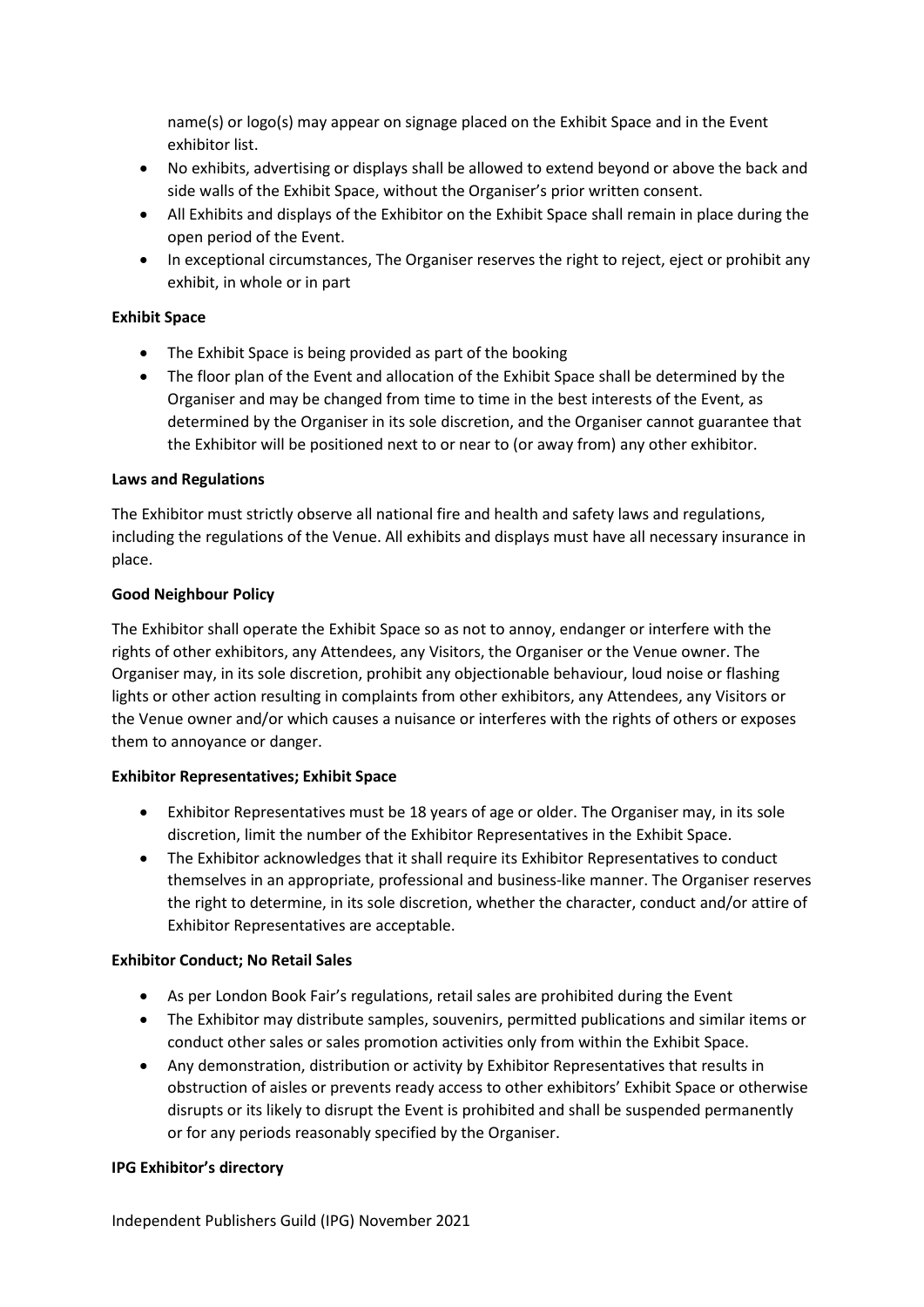- The Exhibitor is required to complete its own directory entry in the manner requested by the Organiser. If the Exhibitor fails to complete its directory entry, the Organiser shall be entitled to enter the Exhibitor's details from this Contract and an exhibit description from a previous Event year (if available) or from the Exhibitor's website on its behalf.
- The Organiser shall not be liable for any omissions, misquotations or other errors, including, without limitation, any which appear in the Event directory, on the Event website, in the official catalogue of the Event or any other Event publication in any media.

#### **Photography**

The Exhibitor acknowledges and agrees that the Organiser may use any photography, video, filming or other recording produced or made by the Organiser or its agents at the Event, including at the Exhibit Space of the Exhibitor, in any media whatsoever anywhere in the world for the sole purpose of promoting the Organiser, the Organiser's business or the Event itself.

#### **Intellectual Property**

The Organiser expects the Exhibitor to respect the intellectual property rights of other parties. The Exhibitor shall not market, sell, distribute or display any product or material at the Event, including, if applicable, any Content that is counterfeit or in any way infringes trademarks, copyrights, patents, design rights, database rights or other intellectual property rights of a third party. Any Exhibitor determined by a court or other judicial body to be involved in unauthorised, counterfeit or infringing activity may have all such unauthorised, infringing, counterfeit or misleading products or Content removed from the Event, the Event website, the Event publications and promotional material in any media and/or the Exhibitor and Exhibitor Representative(s) may be removed from the Event and banned by the Organiser from future Events. However, this stipulation does not create an obligation for the Organiser to take such action. The Organiser does not accept any liability whatsoever for intellectual property infringements that may be committed by the Exhibitor.

#### **No Sub Licensing**

The Exhibitor shall not sub license, assign or transfer the Exhibit Space except to Permitted Sharers. The Exhibitor shall not permit any person other than the Exhibitor, the Exhibitor's Representatives and Permitted Sharers to occupy or conduct business in Exhibit Space, or any part thereof, without the Organiser's prior written consent. The Organiser may impose further liquidated damages and other reasonable conditions on the Exhibitor for breach of this Regulation.

#### **Permitted Sharers**

- The Exhibitor is not permitted to share the Exhibit Space with other business entities.
- The Exhibitor is responsible for ensuring that its colleagues comply with all the terms of this Contract and the Exhibitor shall be and shall remain liable for the acts and omissions and breach of the terms of this Contract by its Permitted Sharers.

#### **Compliance with Laws**

- The Exhibitor shall comply with all applicable laws and obtain all necessary permits, licences, visas, authorisations or other documentation relevant to the performance of this Contract and relevant to the Event and, if applicable, relevant for the display or use of the Content.
- The Exhibitor shall abide by any applicable union work rules and the regulations of the city, country and Venue, including any Venue regulations or Organiser's rules requiring Exhibitors to order certain services exclusively from the Venue.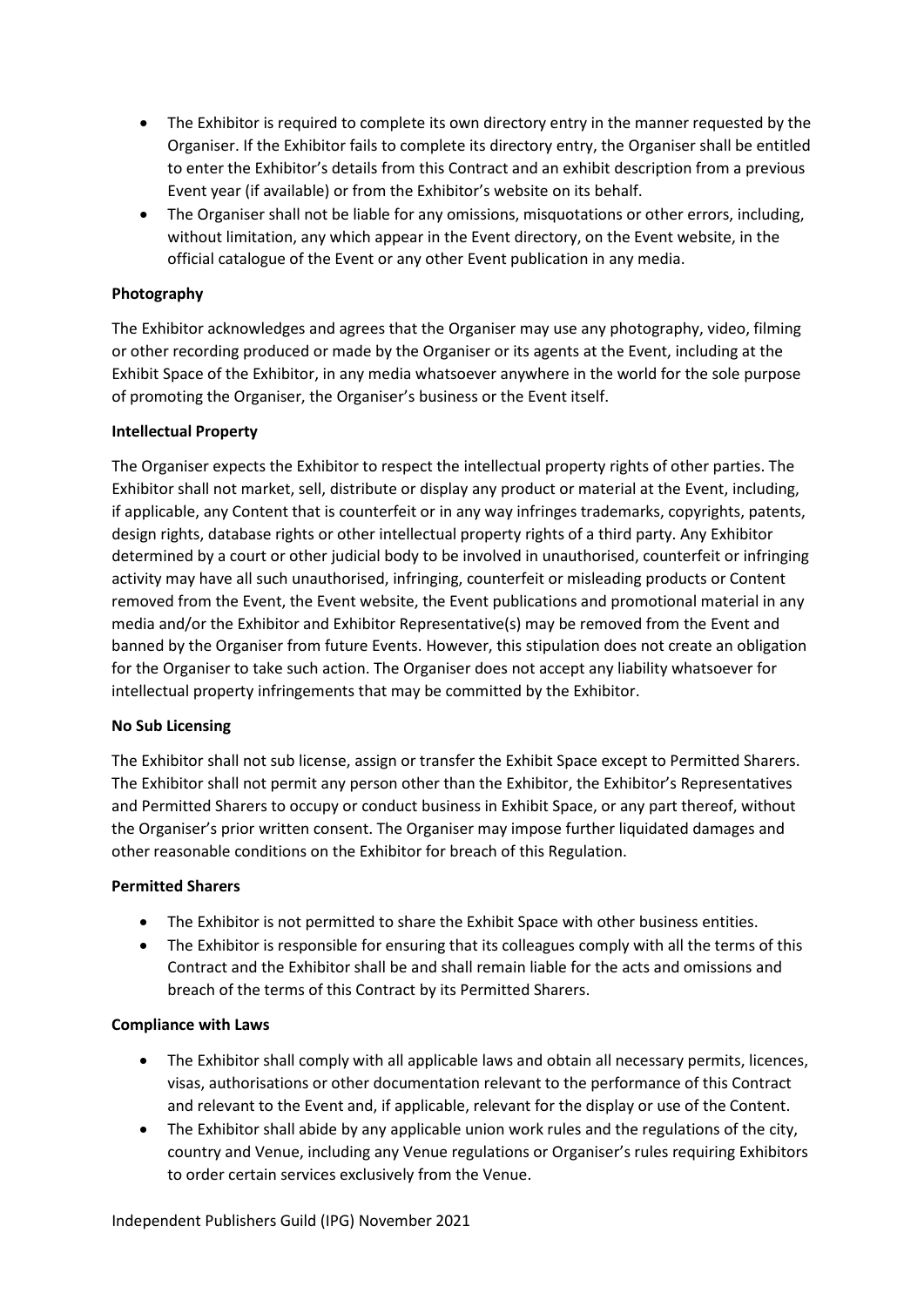#### **Privacy and Data Protection**

The personal data provided by the Exhibitor to the Organiser is necessary for the fulfilment, administration, management and execution of the Contract and may be provided to the Organiser's affiliate(s), the Venue and their sub-contractors for that purpose. The individual identified in the booking is the contact person for the Exhibitor and may be contacted by the Organiser

# **Exhibitor Breach**

If the Exhibitor breaches any of its obligations under this Contract, the Organiser may immediately, without notice, prohibit the Exhibitor from exhibiting at or sponsoring the Event and all future events run by the Organiser or another member of the Organiser's Group and terminate this **Contract** 

#### **Resolution of Certain Disputes**

The Organiser shall, in its sole discretion, determine any dispute or conflict with respect to any matters not specifically covered by this Contract. The Organiser shall have full power in the manner of interpretation, amendment and enforcement of this Contract.

# **Bankruptcy or Liquidation**

• Should the Exhibitor (i) being an individual or firm, become bankrupt, have a receiving order made against him, her or it, or make any arrangements with his, her or its creditors; or (ii) being a limited liability company, go into liquidation (other than a solvent voluntary liquidation for the purpose of amalgamation or reconstruction) or have an administrative receiver appointed or an administrative order is made against it or its assets; or (iii) enter into any arrangement with its creditors or is unable to pay its debts as they become due, this Contract shall terminate immediately, save that all fees paid shall be forfeited and the balance of fees shall become due and payable immediately and such termination shall be without prejudice to any other legal or equitable remedies to which the Organiser is entitled.

#### **Indemnities, Insurance and Liability**

- The Exhibitor is responsible for all claims, actions and/or costs for personal injury and loss of or damage to property arising out of or resulting from its execution of this Contract or occupancy of the Exhibit Space or presence at the Event including, but not limited to, damage to the Venue (including fixtures, fittings and equipment), loss or damage to other exhibitors or any Attendees or any Visitors or their property caused by or arising from the erection and dismantling of the Exhibitor's stand and anything permitted, omitted or done on or from the Exhibit Space or at the Venue during the period of the Event or during the construction and dismantling periods, caused directly or indirectly by the Exhibitor or Exhibitor Representatives, omission or neglect of the Exhibitor or Exhibitor Representatives or by any exhibit, product or other article belonging to, or in the possession of, or used by, the Exhibitor or Exhibitor Representatives. The Exhibitor shall indemnify and hold harmless the Organiser in respect of all claims, losses, damages, actions, proceedings, costs (including legal costs and expenses) and demands in respect thereof.
- The Exhibitor is responsible for the loss of or damage to the Wi-Fi device given by the Organiser, if included in the package booked through the Organiser's website or as a VAS through the Organiser. This includes any charges incurred by the loss of or damage to the devices.